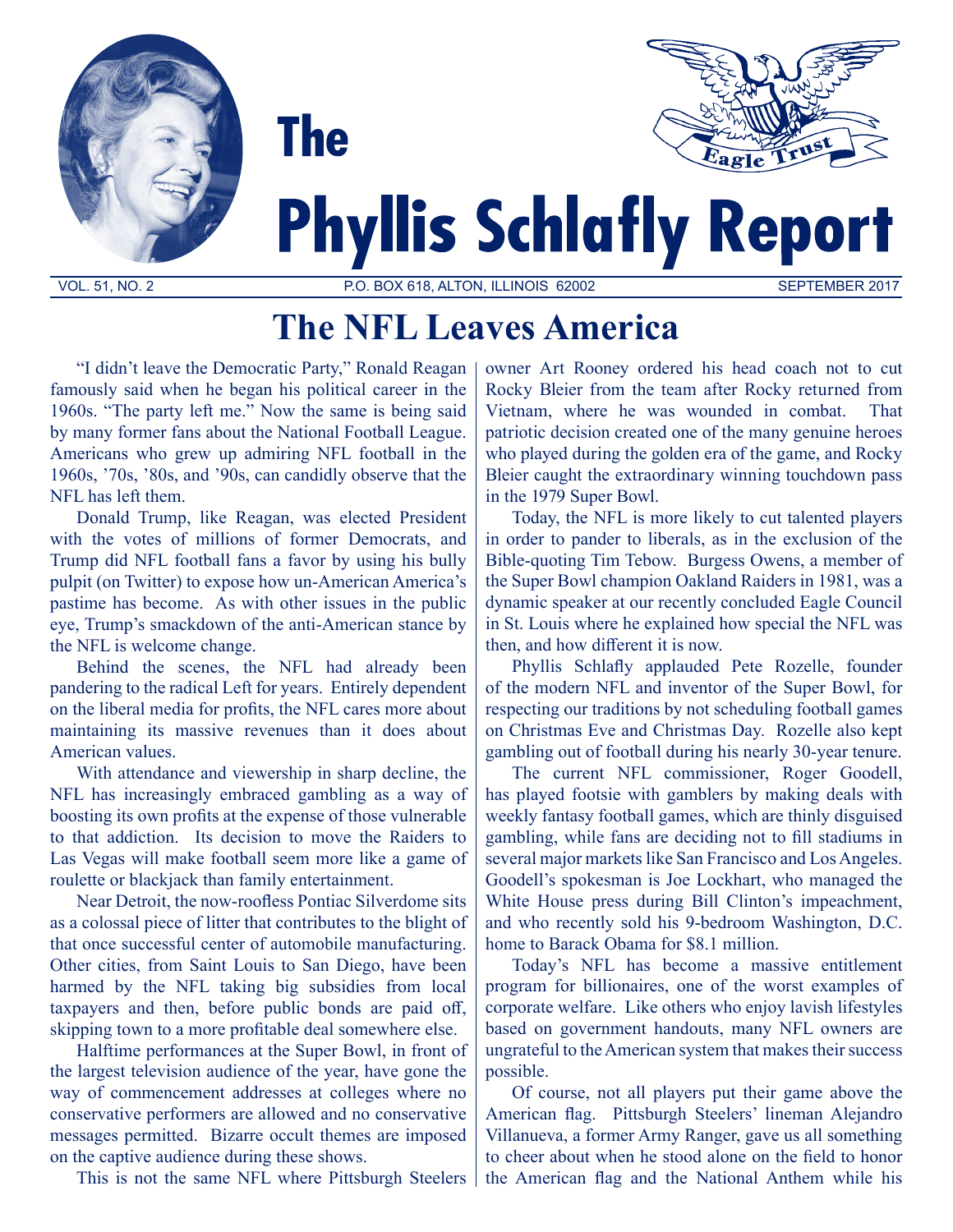teammates cowered in the tunnel.

But then even he had to pay a price for being patriotic, as his own head coach and teammates began criticizing him for it. He was apparently forced to apologize for supposedly embarrassing his teammates.

President Trump's Treasury Secretary Steven Mnuchin summed this issue up well on one of the Sunday morning talk shows, remarking that NFL players "can do free speech on their own time." They do not have to insult our Nation in taxpayer-built stadiums before captive audiences.

Congress should hold hearings on how much taxpayer money is flowing to support the anti-American conduct of the NFL, and state legislatures should consider passing laws to cut off that money at the local level. While people have a right to be unpatriotic, Americans should not be forced to support them.

#### **End NFL Subsidies as It Moves to Gambling**

Nearly a billion dollars in taxpayer money is being wasted by the NFL Oakland Raiders' move to Las Vegas. In direct costs are the \$750 million in taxpayer subsidies to build a luxurious new stadium in the desert, plus roughly \$95 million in unpaid debt on the stadium that will be left behind in Oakland.

Oakland taxpayers had already spent \$110 million in improvements to the stadium being abandoned. St. Louis taxpayers are still on the hook for \$85 million of the \$300 million they committed to for the Rams' now-abandoned stadium; San Diego owes \$47 million on the football stadium renovated for the Chargers, who have moved to Los Angeles.

That is pricey litter by the billionaire NFL owners, which blights our struggling cities. Where are the environmentalists when we need them?

Overall, an estimated \$6.7 billion in public money props up NFL stadiums today. In addition, the NFL receives tax breaks and free public services, and demands massive sales taxes refunds from locations that host the Super Bowl.

Now the NFL has gone from bad to worse. Nearly every NFL owner approved the move of the Oakland Raiders to Las Vegas, cozying up to gambling.

Former NFL Commissioner Pete Rozelle would roll over in his grave if he knew. Rozelle, a long-time admirer of Phyllis Schlafly, prohibited the playing of NFL games on Christmas to avoid interfering with the holy day.

Pete Rozelle built the NFL for 29 years into the success it is today by defending its integrity against the corrupting influence of gambling. The NFL had even prohibited visits to Las Vegas during the football season, and had banned advertisements to promote Vegas during the Super Bowl.

The NFL still publicly pretends to disfavor gambling on its games, yet nearly all of its teams have signed lucrative, multi-million-dollar deals for "fantasy football" to encourage gambling by fans. As Phyllis Schlafly walked around Cleveland Browns stadium last summer for her pro-life event during the Republican National Convention, she faced many banners promoting fantasy football.

 This is not Pete Rozelle's NFL any more, but "fantasy football" is profitable for it. Now, with the move of one of the most widely followed franchises to the gambling capital of the United States, there can be little doubt where the NFL really stands. Yet hypocrisy lingers as the NFL still publicly opposes betting on its games. Its real underlying issue probably has more to do with whether it profits from the gambling.

Betting on NFL games already constitutes more than 40% of all the lawful sports betting in Nevada. In addition, the American Gaming Association estimates that \$150 billion is spent annually on illegal sports betting. So why are taxpayers subsidizing the corporate welfare to the NFL as it moves towards gambling? We should not be footing the bills for the billionaires who are profiting from the massive taxpayer subsidies to the NFL.

The NFL has abandoned numerous stadiums to depress the downtowns of multiple cities. In addition to forcing taxpayers to pay massive costs for these stadiums, many have been financed with tax-exempt bonds.

A study by the Brookings Institute revealed that 36 of the 45 stadiums built or significantly renovated since 2000 used tax-exempt municipal bonds, which indirectly cost federal taxpayers \$3.7 billion. Meanwhile, "abandoned stadiums" as an internet search yields nearly a half-million website displays of dilapidated structures left behind as billionaires found new cities to fleece.

Oklahoma congressman Steve Russell has introduced H.R. 811, the No Tax Subsidies for Stadiums Act, to close the tax exemption for financing these stadiums. His bill would "amend the Internal Revenue Code of 1986 to treat obligations financing professional sports stadiums as private activity bonds if such obligations meet the private business use test."

This bill could go further and end the tax write-offs for the luxury boxes purchased by corporate executives in these wasteful stadiums. States could also pass laws prohibiting sales tax refunds to the NFL for the Super Bowl, which amount to millions of dollars.

New Jersey ended up paying so much to the NFL after hosting the Super Bowl in 2014, without a significant boost to local commerce, that 55% of its business leaders surveyed said they do not want the Super Bowl hosted in their state again. Yet the NFL uses the Super Bowl to threaten state legislators against enacting conservative legislation, as it did earlier this year to Texas.

Fortunately, the public is waking up. Voters are increasingly rejecting demands by the NFL for greater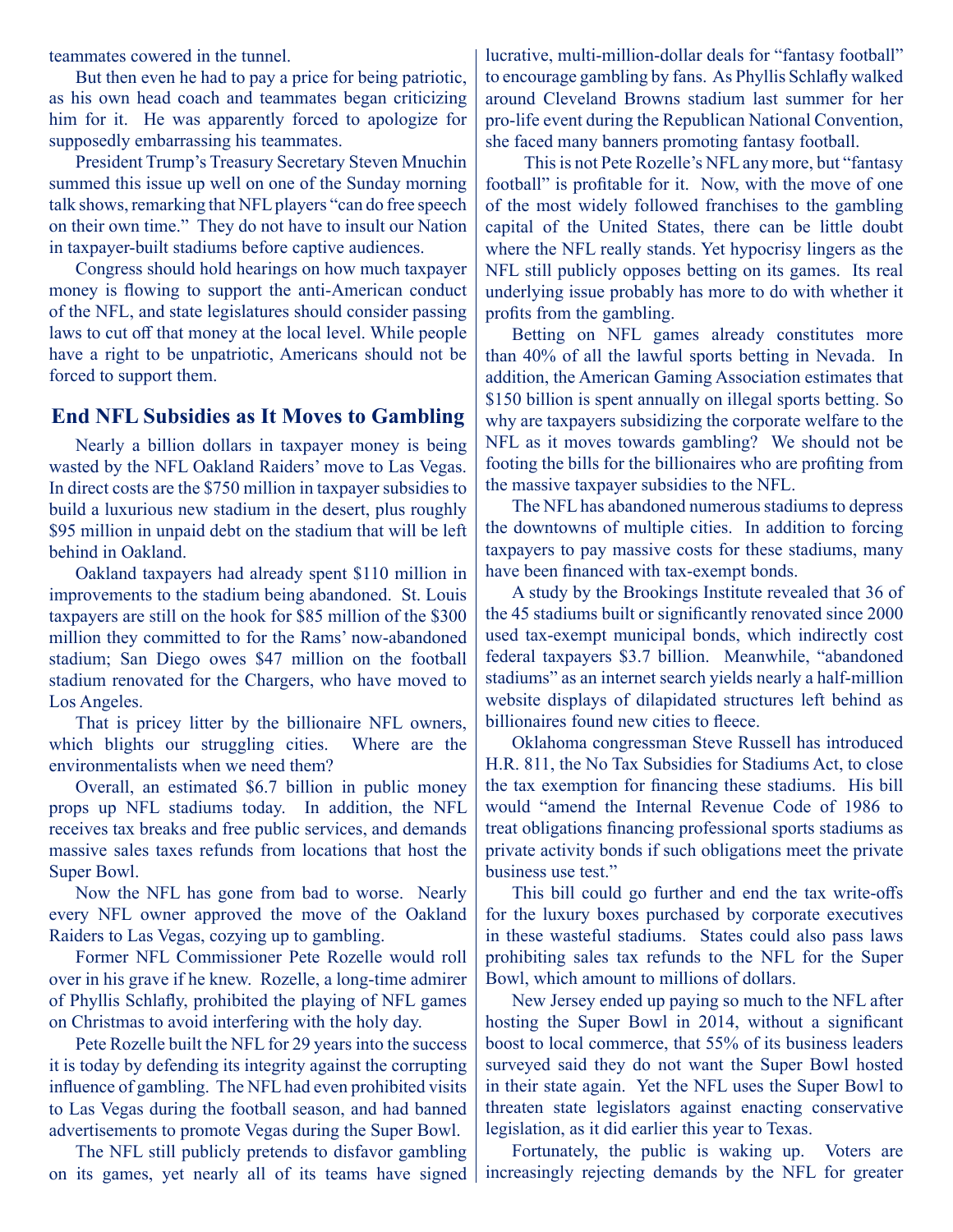subsidies, and rightly so; Las Vegas raided its taxpayers' pockets for the Raiders only by persuading the state legislature to pony up the money. Television ratings for the NFL were down last season after years of boundless growth. Despite the most exciting finish ever, more people decided not to watch the Super Bowl.

### **Congress Should Hold Hearings on Fantasy Football**

A new form of gambling has suddenly appeared in America, and the outfits raking in the money claim that what they're doing is perfectly legal. In the last four years, two recently formed companies, DraftKings and FanDuel, have collected billions from the mostly young men who place bets on their smart phones on what's called fantasy football.

Many people first heard about this when a DraftKings employee won \$350,000 for coming in second place in a FanDuel contest that cost \$25 to enter and featured \$5 million in cash winnings, including \$1 million to the winner. The New York Attorney General investigated whether the employee benefited from inside information, but the bigger question is the eye-popping jackpot.

Fantasy football means imaginary games played by imaginary teams in imaginary leagues, which are made up of real players whose playing statistics are compiled from real football games. So instead of betting on the actual NFL games, fantasy football participants bet on something that depends on the actual NFL games.

It's illegal in most places to bet on actual NFL games, but fantasy football enables participants to do something similar by betting on fantasy teams that win or lose based on how real NFL players perform each week in real NFL games. Participants then boost the audience for sports channels by wasting untold hours watching out-of-town teams that affect the outcome of their bets on fantasy football.

The National Football League has long sought to protect football's reputation as America's most popular sport by prohibiting legal bets on real football games, except in Las Vegas where heavily regulated oddsmakers calculate point spreads. But the opportunity of drawing a new audience of obsessive football fans to cable TV was irresistible for the NFL, which has made deals with the fantasy football industry.

The National Basketball Association and Major League Baseball have also been seduced by the lure of the fantasy sports gambling business, which hooks new participants so rapidly. As M.L.B. executive Robert Bowman explains, "It's daily. It's quick. You know quickly if you've won or lost. It seems so obvious. How did we miss this?"

Gambling in America has always been strictly limited

to state-sponsored lotteries and state-regulated casinos and horse racing. State-based gambling is reinforced by federal laws that prohibit any form of interstate gambling where bets are placed by telephone or through the mail.

In 2006, the outgoing Republican Congress voted overwhelmingly to extend the federal interstate gambling ban to the internet, which was then becoming widely available. This federal ban on internet gambling, however, contained a loophole for "fantasy sports" gambling schemes that supposedly contain some elements of skill.

Through this loophole, billions of dollars are being bet on football, to the point where it overshadows sports betting in Las Vegas. In less than a decade the number of those enticed to play fantasy football has skyrocketed to more than 50 million.

Hard-sell television ads entice viewers to participate in fantasy football games that can cost them many hundreds or thousands of dollars, and even addict them. Average American football fans, mostly men, are transformed into gamblers by get-rich-quick promises using these fantasy sports schemes.

The NFL heavily promotes this because the more that people bet on fantasy football, the higher their television ratings and the greater their revenue. The advertisements for this during football broadcasts amount to money in the bank for the NFL, and nearly every team in the NFL now has its own deal to profit from fantasy football.

The chairman and CEO of one of the biggest Las Vegas casinos, Jim Murren, observed in 2015 that politicians are "absolutely, utterly wrong" in pretending that fantasy football is not gambling. "I don't know how to run a football team," he declared, "but I do know how to run a casino, and this is gambling."

Bookmakers from the United Kingdom, where sports betting is legal, are trying to penetrate the U.S. market. "I'm all for daily fantasy betting," said one English bookmaker, "but nobody is in favor of unregulated internet gambling and that is exactly what daily fantasy sports is."

The NFL's chief marketing officer, Mark Waller, told the *Wall Street Journal* that he wants to bring fantasy football into the curriculum of elementary schools. "You should be able to learn a lot, particularly around math. How many points do I need? How many points does this player get?" By hooking children on fantasy football, the NFL hopes to lock in another generation for its television ratings — and some will be hooked on gambling, too.

Most NFL stadiums were built using taxpayer money, and the public should have a strong say in objecting to their use to promote gambling on football. With the NFL trying to push this into the elementary school curriculum, it is time to push back.